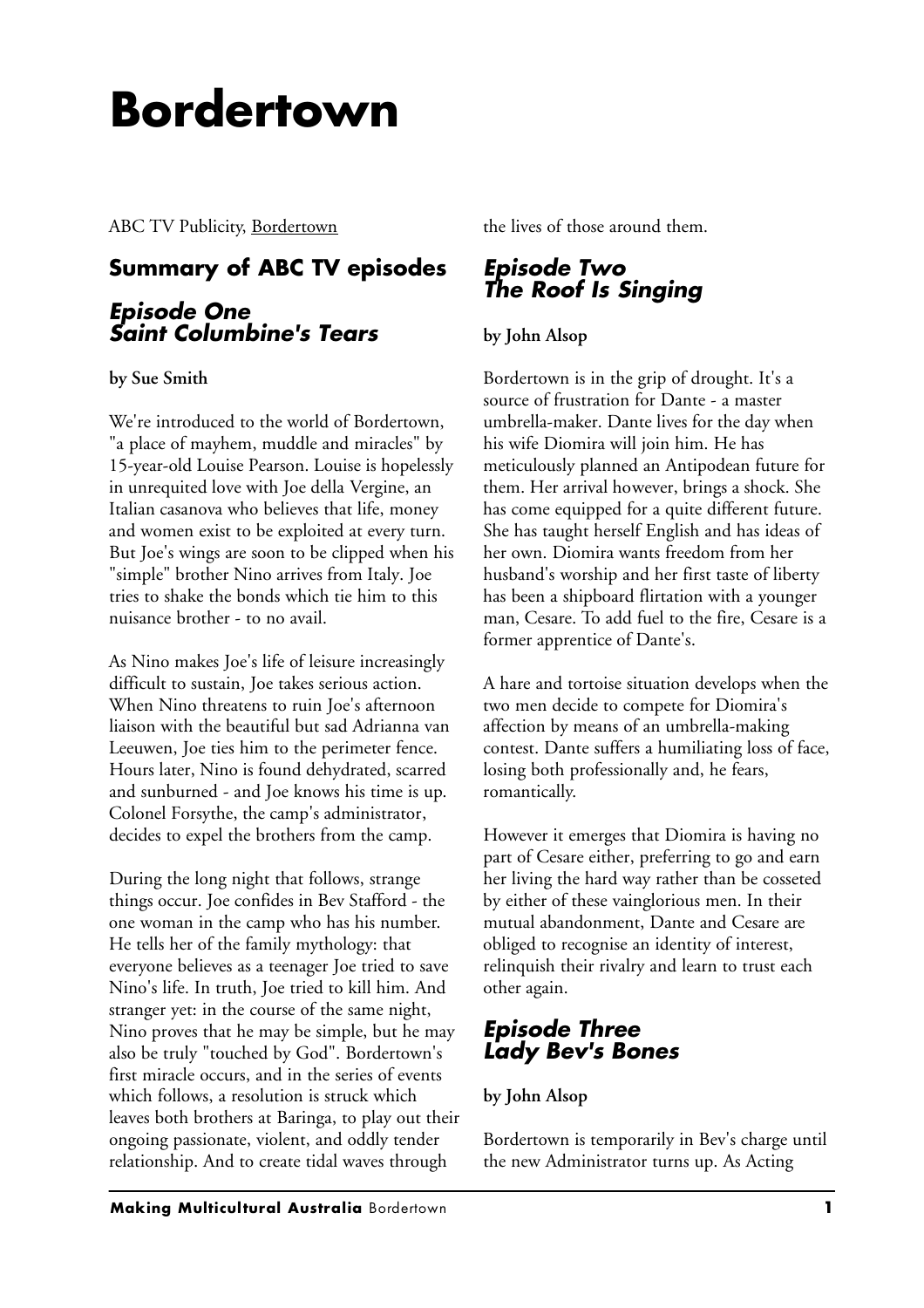Administrator, Bev becomes even more attractive to Joe. When she catches him spying on her in the bath, Bev is both flattered and outraged.

In a bid to turn the situation to his advantage, Joe reluctantly accepts a job that Nino has signed himself and Joe for. The assignment is grislier than either of them expected and Joe barely manages to cope.

Louise, still in the grip of a crush on Joe, is alarmed when he and Bev show an increased interest in one another. Her anxiety is shared by Nino who fears that he will lose his prior claim over his brother if a romantic relationship develops.

But Joe and Bev's attachment runs aground of its own accord when Joe allows a moment's squeamishness to humiliate Bev. She questions the sincerity of his ardour and despite his best efforts to regain her confidence, they remain at odds.

The arrival of the new Administrator, a retired (not that you'd know it) Colonel G.H. "Henry" Bates, presents another obstacle to any immediate rekindling of the flame between Joe and Bev.

Thinking the way is now clear, Louise makes a play for Joe only to encounter a brutal rebuff. The episode ends with the whole camp romantically unsettled and on edge.

### *Episode Four A Note From The Underground*

**by Sue Smith**

When the ageing, stuffy, anal-retentive professor Pieter van Leeuwen dies suddenly and without apparent cause, his young widow Adrianna is thrown into emotional chaos. While others in the camp begin to believe the place to be haunted by Pieter's ghost, Adrianna begins a desperate search through his diaries to uncover their shared history, and seek a reason for his untimely departure.

The diaries take us back to occupied Amsterdam in 1942. Pieter is a university professor, Adrianna his student, Jewish. When her family "disappears" Adrianna seeks sanctuary with Pieter. He hides her and little by little, under her influence, begins to emerge from his chronic and crippling shyness.

Meanwhile in Bordertown in 1952, Adrianna fights to have Pieter buried according to Jewish tradition. And Dante increasingly comes to believe that Pieter's spirit is taking its revenge by sabotaging the new toilet block.

Both stories meld when Adrianna finds the missing pages from Pieter's wartime diary. It emerges that, in order to keep her safe, he committed a single act both traitorous and heroic. As Adrianna finally learns this information, Colonel Bates discovers the cause of the toilet blockage - Pieter's false teeth have somehow found their way into the drainage system. Perhaps, only after his death, did the tragic and stuffy Pieter truly discover a sense of humour.

During the funeral ceremony, Adrianna's hair is stroked by a hand which can only be Pieter's. At last their peace is made...

# *Episode Five The Poisoned Paprika*

#### **by Sue Smith**

Mihaly Bassa, Baringa's Hungarian gardener, is a loner. He keeps to himself, obsessed only with building an irrigation scheme for his vegetable patch. The secret in his past is a secret of betrayal.

When Dom a young gypsy boy enters his life, Mihaly is reminded strongly of the son he left behind the Iron Curtain - the son who betrayed him. And history is repeated when, on a thieving expedition, it is Mihaly who abandons young Dom. During a sudden and frightening meningitis epidemic in the camp, Mihaly nurses a seriously ill Dom, and manages at last to exorcise the ghost of that fateful betrayal.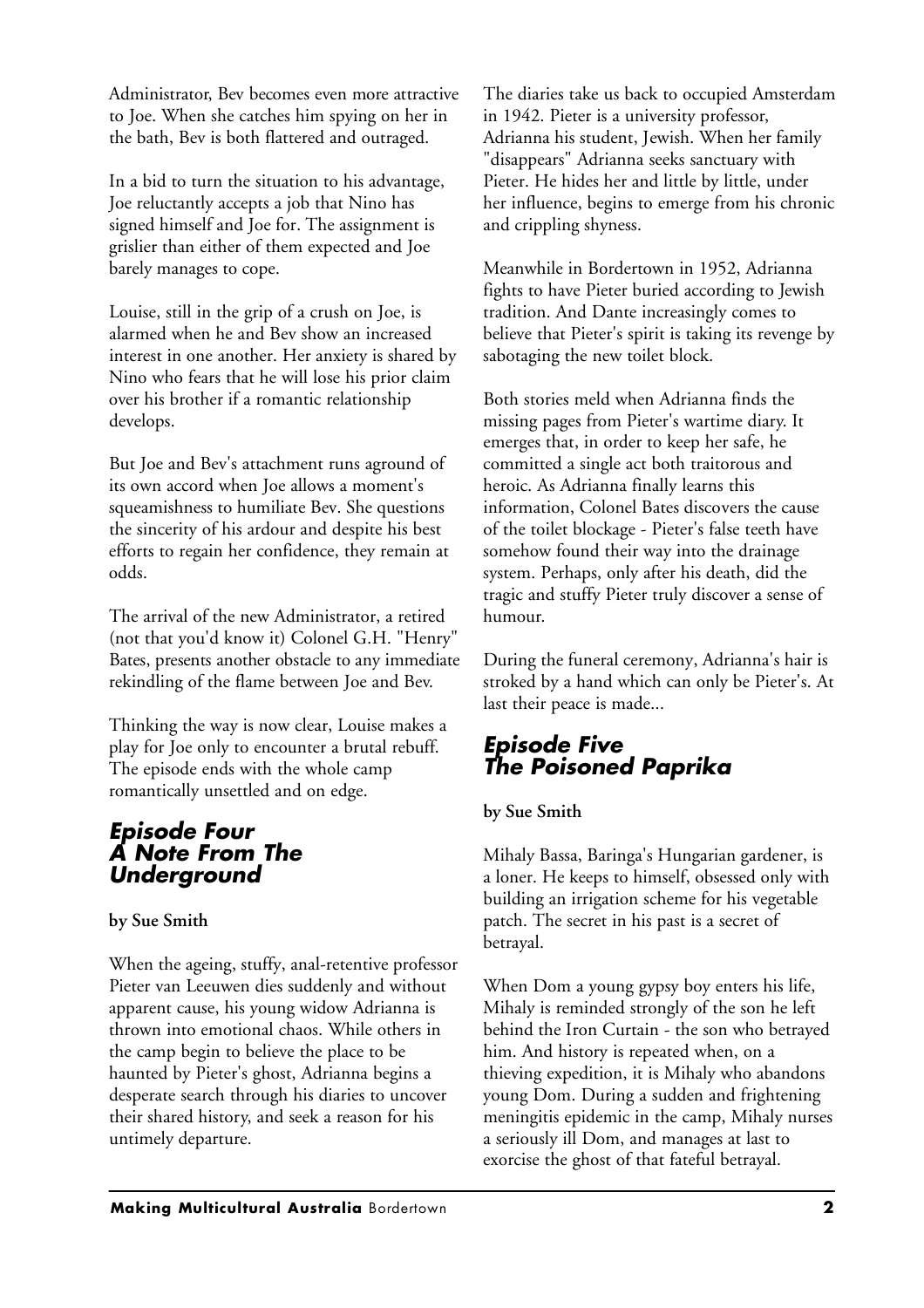Together they complete Mihaly's precious irrigation scheme - and Mihaly fulfils a peculiar promise. He quite literally makes frogs "fall from the sky".

Kenneth too suffers a betrayal of sorts. A short story he has written is accepted for publication by the local rag. Kenneth has visions of literary stardom - but the truth, as always, is filled with bitter disillusionment.

When Joe battles his weak stomach and nurses Bev through the fever, Louise realises at last that her dreams of Joe have been childish and foolish.

#### *Episode Six But What If The Wind Changes?*

#### **by Sue Smith**

Louise has been so obsessed with Joe that she has not even noticed that his brother Nino is in love with her. But a magical nocturnal trip on Nino's hand-made gondola changes all that.

But perhaps too late: Nino's proxy bride is on her way from Italy. When Bianca arrives, many things become clear. The two families have done a deal: a freak for a freak. Bianca is albino. She is also carrying a tragic and humiliating secret.

But honour must be upheld, and both resolve to go through with the marriage. Louise swallows her disappointment and wishes them well - until in the depths of the pre-nuptial night she discovers Bianca taking extreme measures to abort the child she is carrying. A deal is struck between the two women: Louise will keep the secret, and it is she, and not Bianca, who will share Nino's wedding night.

The romantic atmosphere infects the camp. Joe finally declares his love for Bev, and as the young lovers consummate their relationship in secret, the more mature, vexed love of Joe and Bev reaches its inevitable conclusion.

#### *Episode Seven The Cracks And The Squares (Part One)*

#### **by John Alsop**

Life has almost passed Maeve the kiosk-keeper by. She sees Dante as her last chance for happiness and is overjoyed when he at last returns some affection. But just when it seems that these two more senior members of the camp's population might be on the brink of discovering happiness together, Dante is reminded of his undischarged obligations to his wife. He backs off.

Though disappointed for herself, Maeve decides to cheer him up by sending Dante a love letter purporting to be from his estranged wife. The plan backfires when Dante learns that Diomira has deserted him to take up with an American lover. Far from smoothing over the difference, Maeve's confession that she wrote the letter pushes Dante over the edge. His revenge is swift and frightening.

Louise, meanwhile, is tiring of having only a part-time claim on Nino's affections, while he seems to be falling more and more under the thrall of his bride Bianca. Her alarm is underscored by a very real fear that she may be carrying Nino's child. Gaining confirmation of her condition forces her into a potentially dangerous alliance with Dante.

## *Episode Eight The Cracks And The Squares (Part Two)*

#### **by John Alsop**

Dante begins to crack under the burden of his guilty secret and Louise, while contending with her own problems, begins to guess that he knows more than he's saying about Maeve's disappearance.

A discontented Bianca hatches a plan to make some fast money. She ropes Joe into helping her